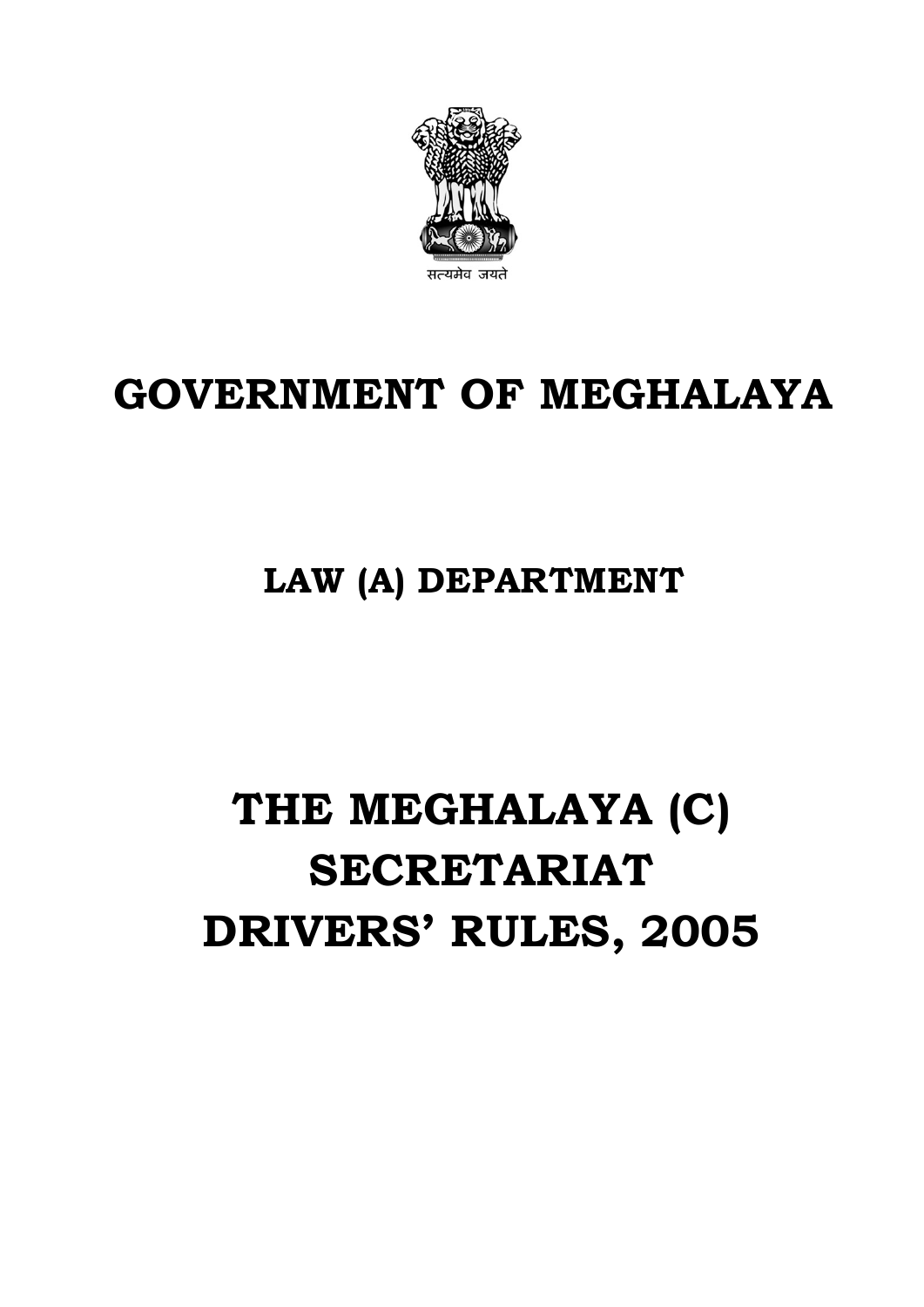## The 1st December, 2005.

**No. SAE.66/2002/1.-** In exercise of the powers conferred by the proviso to Article 309 of the Constitution of India, the Governor of Meghalaya is pleased to make the following Rules regulating the method of recruitment and the conditions of service of persons appointed to the Meghalaya (C) Secretariat Drivers Service namely;

# **THE MEGHALAYA (C) SECRETARIAT DRIVERS' RULES, 2005**

- **1. Short title and commencement:-** (1) These Rules shall be called ,the Meghalaya (C) Secretariat Drivers Service Rules, (Non-Gazetted) 2005.
	- (2) They shall come into force from the date of Notification in Official Gazette..
- **2. Definition:-** (1) In these Rules, unless there is anything repugnant in the subject or context:-
	- (a) "Appointing Authority" means the Principal Secretary/Commissioner & Secretary/Secretary to the Government in the S.A.D.
	- (b) "Committee" means a Committee constituted under Rule 7  $\&$  9 of these rule.
	- (c) "Department" means the Sectt. Admn. Deptt. (Estt) of the Secretariat.
	- (d) "Government" means the Government of Meghalaya.
	- (e) "Member of the Service" means a member of the Meghalaya (C) Secretariat Drivers Service.
	- (f) "Secretariat" means all the Administrative Departments of the Meghalaya (C) Secretariat in which a member of the service is posted.
	- (g) "State" means the State of Meghalaya.
	- (h) "Service" means the Meghalaya (C) Secretariat Drivers Service, 2005.
	- (i) "Schedule" means the schedule appended to these rules and
	- (j) "Year" means the calendar year.
- **3. Constitution of the Service**.- There shall be constituted a service to be known as the Meghalaya (C) Secretariat Drivers Service consisting of the following persons, namely:-
	- (a) Persons appointed as Drivers of the Assam Secretariat whose services have been allocated to the State in accordance with the provisions of section 64 (1) of the North Eastern Area (Re-organisation) Act, 1971.
	- (b) Persons appointed to the post of Drivers in the Meghalaya (C) Secretariat on or after  $21^{st}$ January, 1972, but before the commencement of these rules and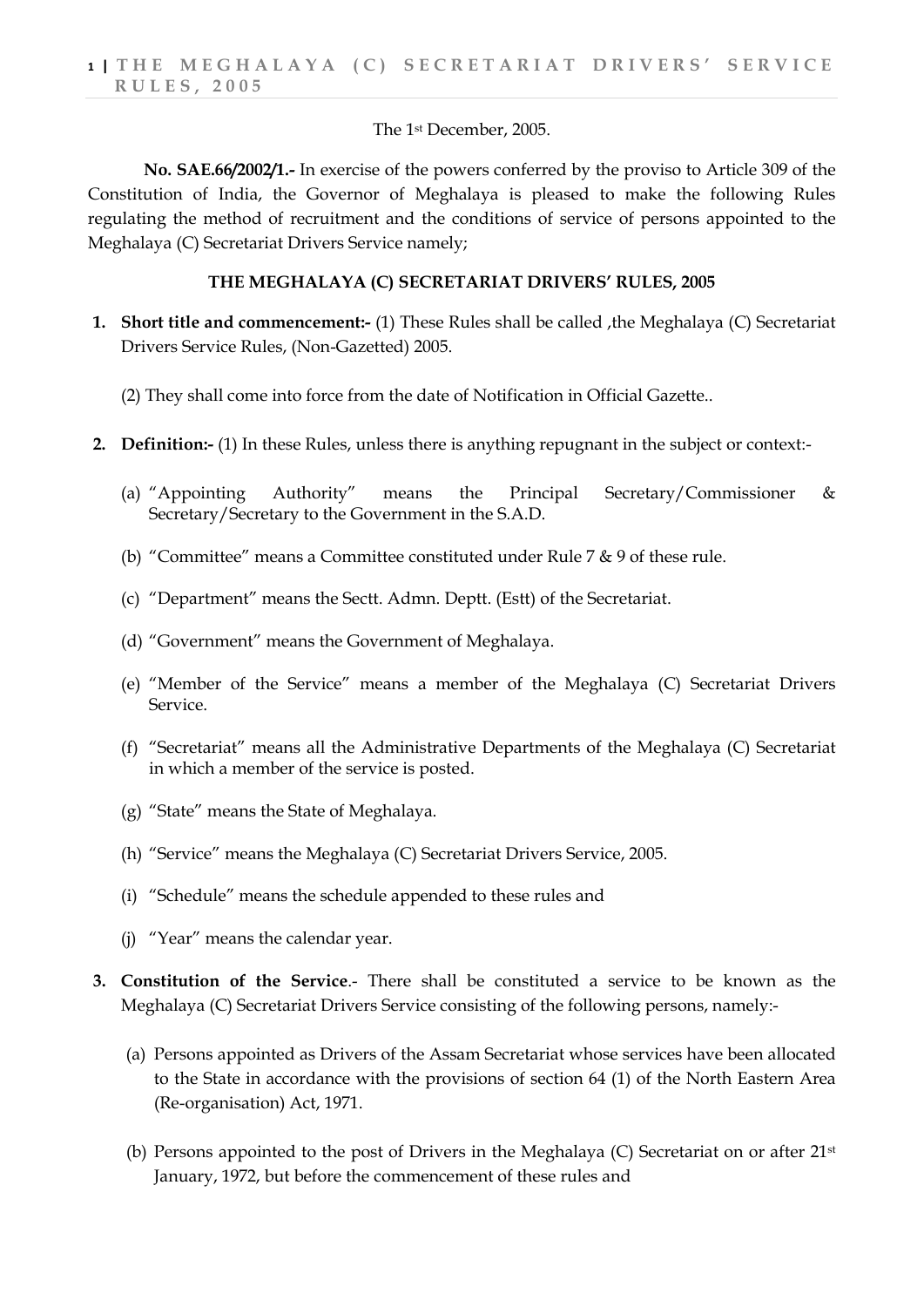- (c) Persons appointed to the post of Drivers in the service in accordance with the provisions of these rules.
- **4. Composition of the Service**.- The Service shall at the commencement of these rules comprise of the following grades:-
	- (a) Senior Grade
	- (b) Junior Grade.
- **5. Strength of Service**. (1) The Strength and composition of the service shall be such as may be determined by the Government from time to time.

(2) At the commencement of these rules, the strength of the service and posts shall be as shown in Schedule.

**6. Method of recruitment.-** (1) The appointment to post under clause (b) of Rule 4 shall be by direct recruitment. Direct recruitment shall be made on the basis of examination and result declared therein conducted by the Departmental Selection Committee constituted under subrule 1 of Rule 9 and according to the approved Merit list of the Committee as provides under sub-rule (3) of Rule 9.

(2)The Placement of Junior Grade to the Senior Grade shall be made in accordance with the approval of the Departmental Selection Promotion Committee in term of Office Memorandum No.GAA.214/84/71,dated 22nd May, 2000:

Provided that no member of the Junior Grade shall be eligible and empanelled in the Select List for the consideration of the Departmental Promotion Committee unless he has rendered not less than 8 (eight) years of continuous and satisfactory service.

**7.** Departmental Promotion Committee.- For the purpose of appointment by promotion to the posts at clause (a) of Rule 4 there shall be a Departmental Promotion Committee consisting of the following members namely:-

| (i) Principal Secretary/Commissioner & Secretary/Secretary                             |  |                  |
|----------------------------------------------------------------------------------------|--|------------------|
| to the Govt. Meghalaya in the S.A.D. (E)                                               |  | Chairman.        |
| (ii) Deputy Secretary/Under Secretary, to the Govt. of<br>Meghalaya in the S.A.D. (E). |  | Member-Secretary |
| (iii) Deputy Secretary/Under Secretary to the Govt. of<br>Meghalaya in the G.A.D.      |  | Member           |
|                                                                                        |  |                  |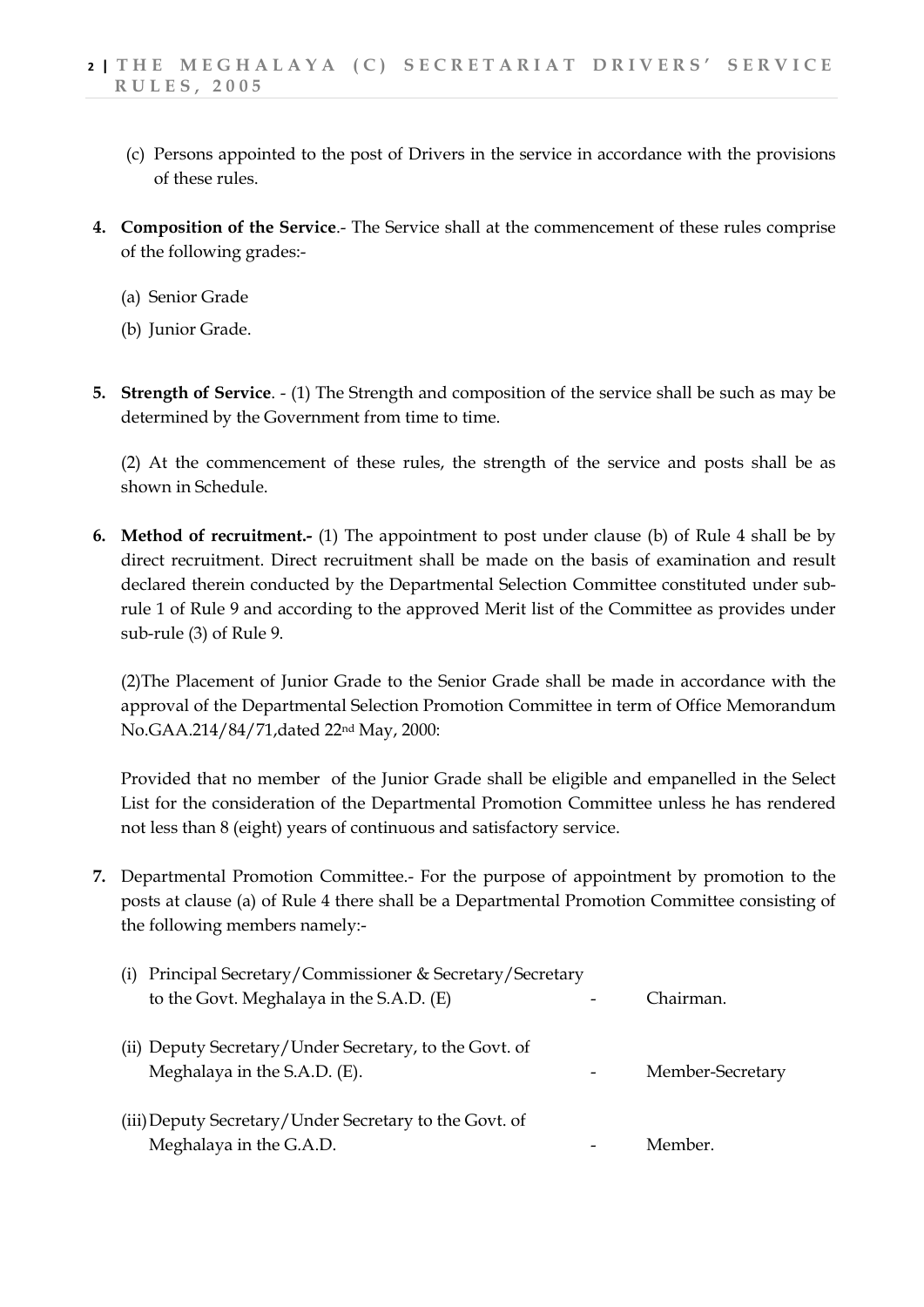# **3 | THE MEGHALAYA (C) SECRETARIAT DRIVERS' SERVICE RULES, 2005**

(iv)Motor Vehicle Inspector, Shillong - Member.

- (2) The Committee may invite any other person to attend its meeting if and when considered necessary.
- **8. Procedure for preparing the Select List for.-** (1) The Appointing Authority shall refer to the Committee the approximate number of vacancies likely to occur in each post of the service during the year. To enable the Committee to prepare the List for promotion to those posts, the Department shall furnish after due consultation with the Appointing Authority to the Committee the following documents namely:-
	- (a) A list of the members of the service who have rendered a maximum of 8 years continuous and satisfactory service and consisting three times the number of vacancies referred to in sub-rule (1).

Provided that such restriction shall not apply in respect of post where the total number of eligible person is less than three times the number of vacancies and in such a case the Committee shall consider all the eligible persons.

- (b) Medical Fitness Certificate to be issued by the Civil Surgeon.
- (c) Eligible Certificate to be issued by the Department Promotion Committee constituted by the Government for this "purpose. This shall include aptitude, capability, able to read English Numerical & Figure, thorough knowledge of Traffic rules & regulations, knowledge (practical) of Motor vehicle ability to undertake minor repairs in case of emergency and maintenance of vehicles including promptness, regularly and correct recording and entry of Log Book etc.
- (d) Any other documents and information as may be considered necessary by the Appointing Authority or required by the Committee.
- (2) The Committee shall after examining the documents at clause (a), (b), (c) & (d) under subrule 1 of Rule 8, in respect of all such persons shall prepare a list with due regards to merit and suitability. The number of persons to be included in the List shall be according to the actual number of vacancies available at the particular grade. The list shall be forwarded by the Committee to the Appointing Authority.
- (3) The name of persons in list shall be placed in order of preference for promotion.
- (4) For the purpose of appointment by promotion under sub-rule 2 of Rule 6. The Appointing Authority shall consider the list prepare by the Committee along with the records and documents at clauses (a), (b), (c) & (d) under sub-rule 1 of the Rule 8 in respect of each person in the list and unless he considers that any change is necessary, approve the list. If the Appointing Authority considers it necessary to make any change in the list receive in the Committee of the changes propose and after taking into account the comments. If any,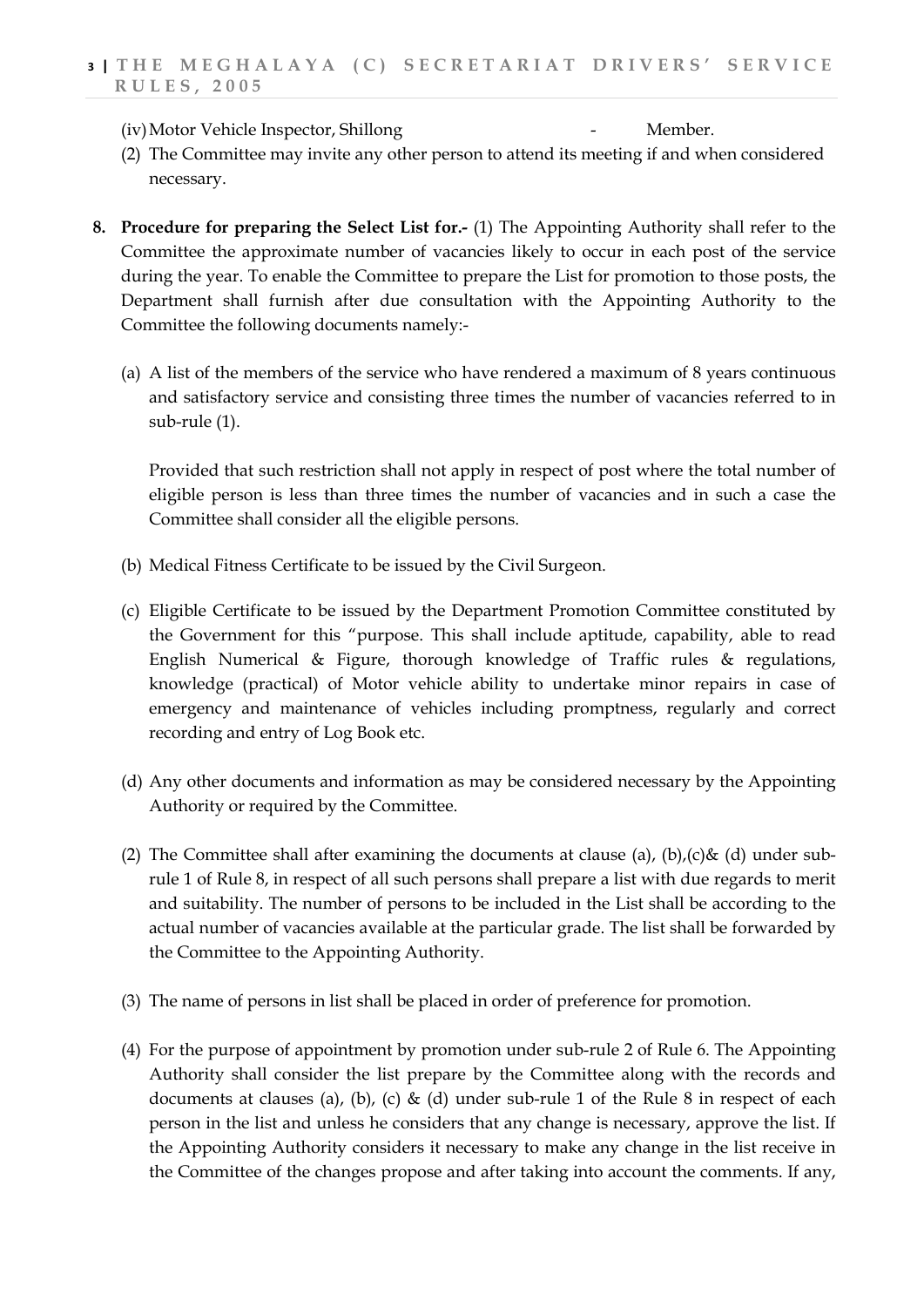of the Committee, approve the said list finally with or without Notification as may in his opinion to be just and proper.

- (5) The list approved under sub-rule 4 above shall form the Select List for the purposes of appointed by promotion under sub-rule 2 of Rule 6.
- **9. Departmental Selection Committee.-** (1) For the purpose of appointment through direct recruitment to the post at clause (b) of Rule 4, there shall be a Departmental Selection Committee comprising of the following members of the Committee, namely:-

| (i) Principal Secretary/Commissioner & Secretary/Secretary, to the |                          |                  |  |
|--------------------------------------------------------------------|--------------------------|------------------|--|
| Government of Meghalaya, S.A.D.                                    |                          | Chairman.        |  |
| (ii) Deputy Secretary/Under Secretary, to the Govt. of Meghalaya   |                          |                  |  |
| $S.A.D.$ (E).                                                      | $\overline{\phantom{0}}$ | Member-Secretary |  |

| (iii) Motor Vehicle Inspector. |  | Member. |
|--------------------------------|--|---------|
|                                |  |         |

- (2) The Committee may invite or appoint any other person (s) to attend and perform any other duties as assign by the Chairman of the Committee as and when required.
- (3) Selection of candidate for direct recruitment shall be made through a practical test and personal interview conducted by the Committee as per provision of the Government instruction issued from time to time in accordance with the Recruitment Policy etc. subjects, mode of conducting examination, practical test and personal interview shall be the decision of the Committee.
- (4) On the basis of the result of the Practical Test and Personal Interview, the Committee shall prepare a list of all successful candidates in order of merit, which shall be determined in accordance with the aggregate marks obtained by such candidates and if two or more candidates obtain equal mark, the Committee shall arrange them in order of their relative merit which shall be determined in accordance with the general suitability of the candidates for appointment to the post. The number of the person to be included in the list shall be as according to the actual vacancies likely to occur during the recruitment year.
- (5) Inclusion of candidates name in the list confer no right to appointment unless the Appointing Authority is satisfied after such inquiry as may be considered necessary that the candidates is suitable in all respects for appointment to the post and that appointment to any post in the service is subject to availability of vacancy.

# **10. Conditions eligibility for appearing at the examination for direct recruitment to the post of Junior Driver as at cause (a) in sub-rule (1) of Rule 4.-**

(1) Nationality – He must be a citizen of India.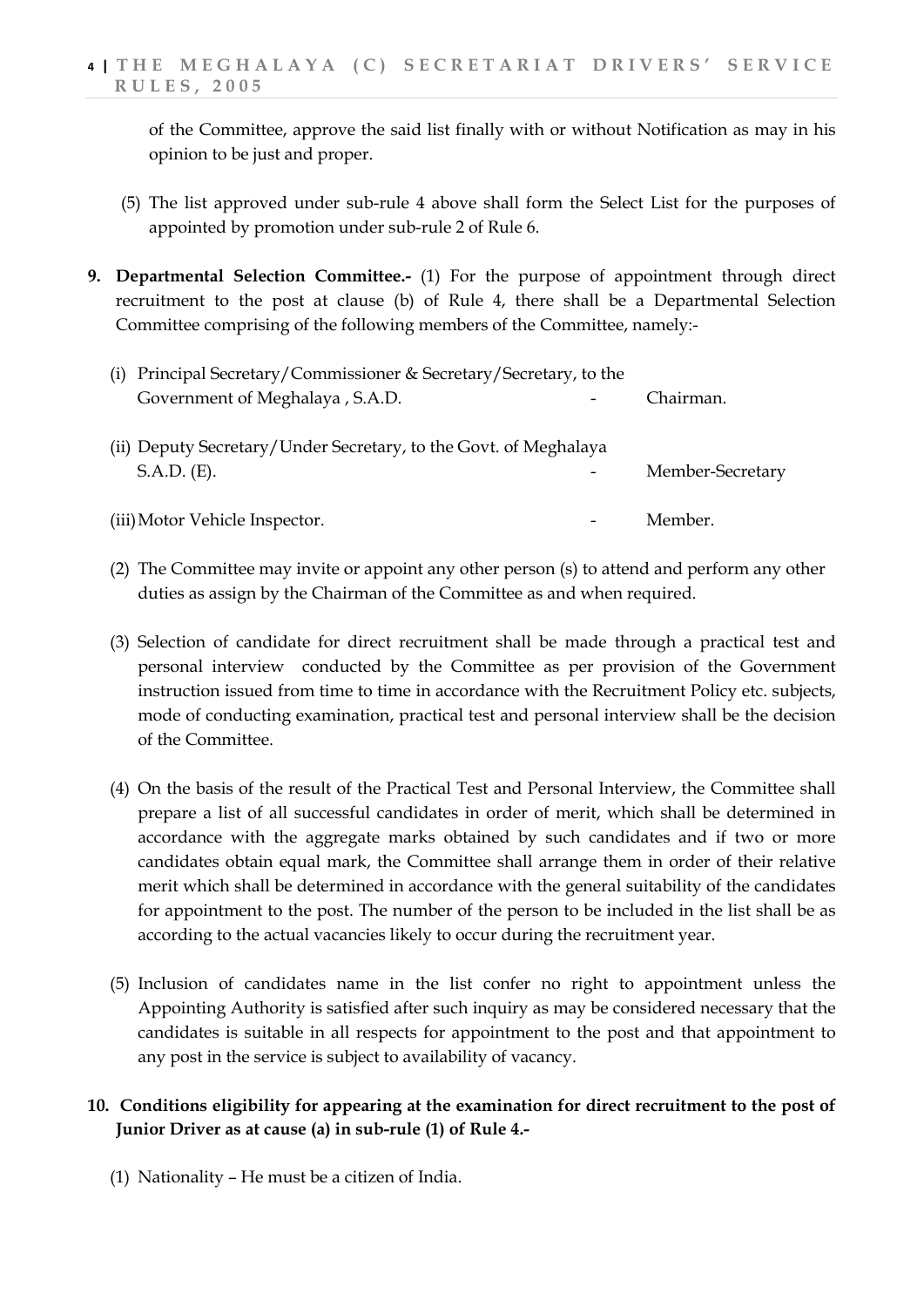(2) Age – He must have attained the age of 18 years and must not have exceeded the age of 27 years on the first day of the year in which the advertisement for the post is made.

Provided that in the case of candidate belonging to Scheduled Castes and Scheduled Tribes, the upper age limit will be subject to any relaxation made by the Government from time to time.

- (3) Educational qualification He must have passed Class IX.
- (4) He must possess a valid light/medium motor vehicle driving license.
- (5) He must have an experience in driving light or medium motor vehicle at least not less than 3 years.
- (6) He must have fair knowledge of repairing defects.
- (7) He must have a thorough knowledge of Traffic Regulations.
- (8) He must be mentally and physically sound and free from any diseases or ailments, which may prevent him from discharging his duties efficiently.
- **11. Disqualification for appointment to the Service.-** (1) No person shall be appointed, who, after such medical examination as the Government may prescribe, is not found to be in good mental or bodily health and free from any physical defect or infirmly which may render him unfit in the discharge of his duties.
- (2) No person shall be appointed to the service who had been convicted for any offence involving moral turpitude.
- (3) No person who has more than one spouse living shall be eligible for appointment to the service.

Provided that the Appointing Authority may, if he is satisfied that there are special grounds for doing so, exempt any person from the operation of this sub-rule.

- (4) No person who attempts to enlist support for his candidature either directly or indirectly by any recommendation either written or oral or by any other means, shall be appointed to the service.
- **12. Appointment to the service.-** (1) Appointment to any post in the service under Rule 4 and subrule (1) and (2) of Rule 6 shall be made by the Appointing Authority.
- (2) Subject to the provisions of sub-rule (4) of Rule 9 appointment shall be made from time to time in the order in which the names of Candidates appear in the Merit List prepared under subrule (3) of Rule 9.
- (b) A person appointed by direct recruitment shall join within 15 days from the date of receipt of the order of appointment, failing which, and unless the Appointing Authority extend the period of joining, which shall not in any case exceed three months, the appointment shall be cancelled.
- **13. Discharge of Reversion**.- (1) Where the Appointing Authority finds that the performance of duty by any member of the service, appointed by promotion, is unsatisfactory or where he is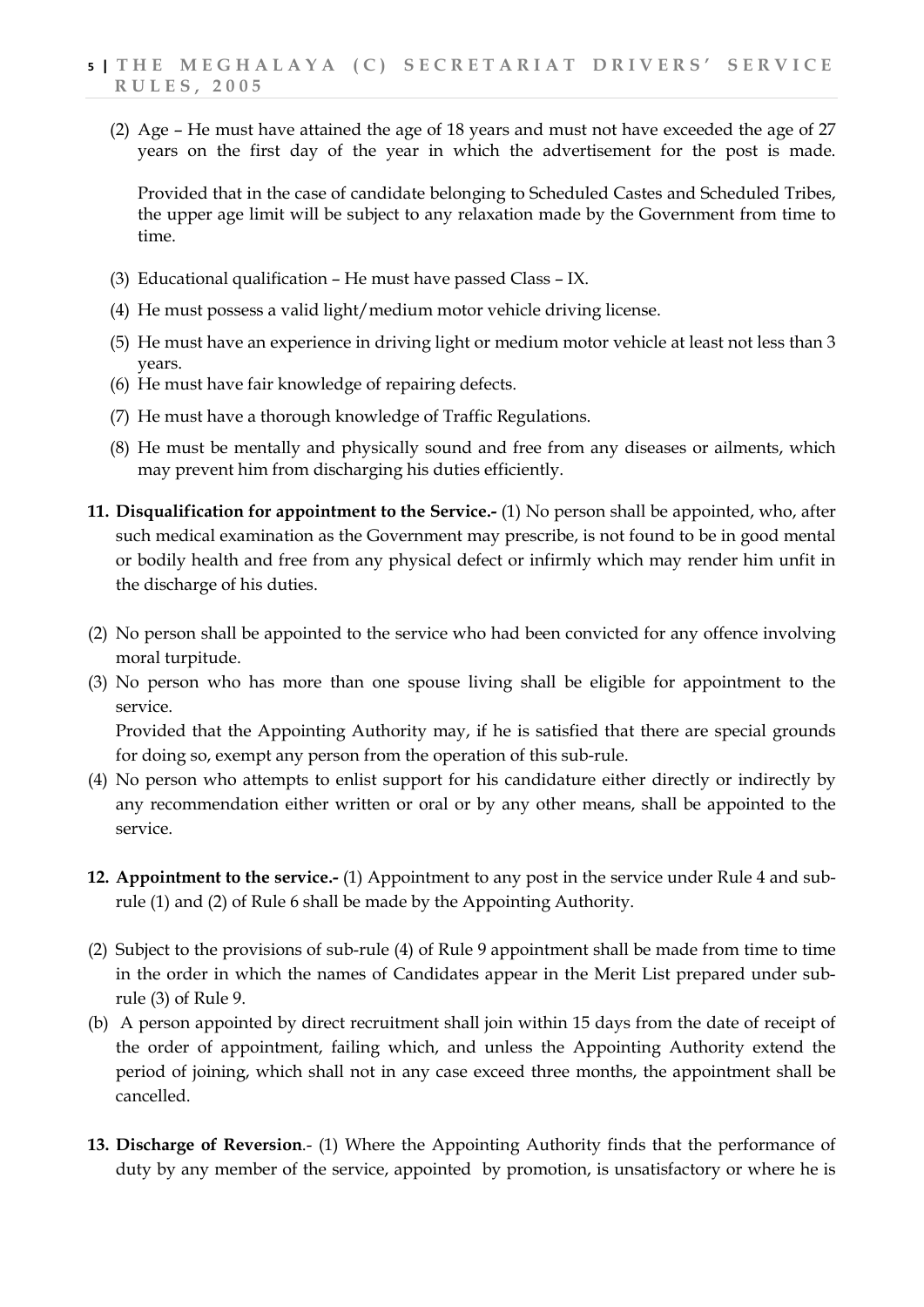found unfit to hold the post at any time during the service, such member shall be liable to be reverted back to his next lower grade

- (a) he fails to make sufficient use of the opportunities given during the training or otherwise fails to give satisfactory performance during the period of service, or,
- (b) on any information received relating to his nationality, age, health, character and antecedents, the Appointing Authority is satisfied that the member is ineligible for otherwise unfit for being a member of the service.
- **14. Seniority:-** (1) The *interse seniority* of the members of the service who originally belonged to an appointed by the Government of Assam before 21st of January, 1972 and who are allocated to the State of Meghalaya in the respective post shall be determined in the order in which their names appeared in the list prepared by the Assam Government. Such members shall be Junior to all members mentioned in sub-rule (1) above in the respective post.
- (2) Notwithstanding anything contained in sub-rule (1), the *interse seniority* of the member of the Service appointed by the Government, on the recommendation of the Appointing Authority of the State of Assam, under same recommendation and allocated to the State of Meghalaya in the respective post shall be determine in the order in which their names appeared in the list prepared by the Assam Government. Such members shall be Junior to all members mentioned in sub-rule (1) above in the respective post.
- (3) The *interse seniority* of the members of the service in any post of the service appointed on or after 21st January, 1972 but before commencement of these rules, shall be in the order in which their names appeared in the respective select lists prepared by the Appointing Authority or the Committee, as the case may be. Such members shall be junior to all members mentioned in sub-rule (1) and (2) above.
- (4) The *interse seniority* of the members of the service appointed to different posts after commencement of these rules shall be in the Merit list prepared under Sub-Rule (3) of Rule 9 or in the select list approved under sub-rule (5) of Rule 8.
- (5) If confirmation of any members of the service is delayed on account of his failure to qualify for such confirmation, he shall lose his seniority *vis-à-vis* such of his juniors in his post as may be confirmed earlier than him. His original position shall however, be restored on his confirmation subsequently.
- **15. Confirmation.-** Confirmation of a member of the service against the post he is holding shall be made according to seniority in that post subject to the following conditions:-
- (a) That he has served not less than 1 year in the post where he is to be confirmed.
- (b) That the performance of the employees is satisfactory (to be judged on the basic of their performance of duties and other relevant records).
- (c) That there is no departmental proceeding vigilance enquiry and such like against him, and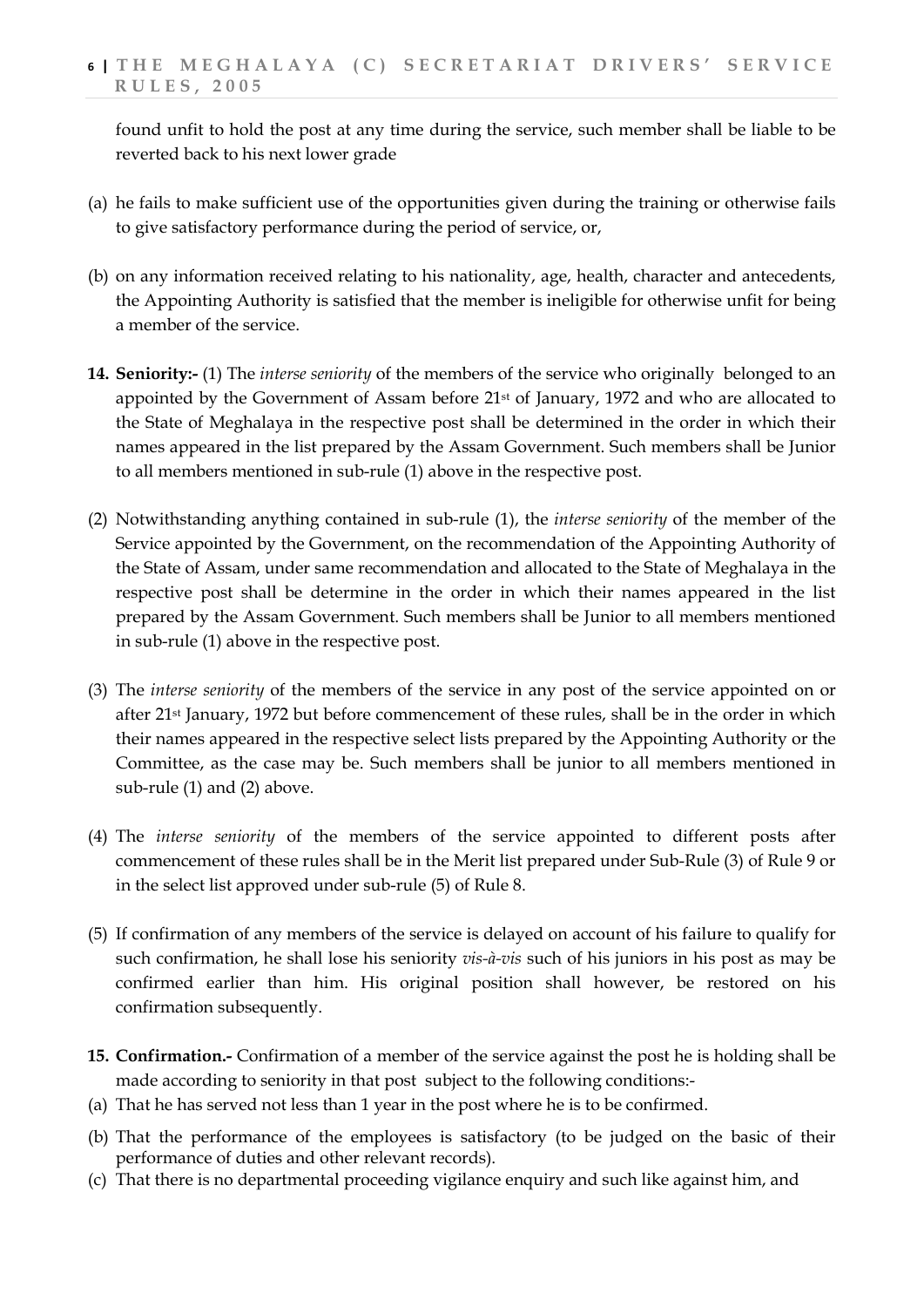- (d) Subject to availability of vacancy and that no person (member) holds a lien on it.
- **16. Gradation List. -** There shall be prepared and published annually an upto date gradation list as on 1st January, consisting of the names of all members of the service, post-wise and drawn up in order of seniority and other particulars relating to date of birth and appointment to the service and other details relevant to the service career shall be also indicated against each name.
- **17. Power of the Governor to dispense with or relax any rules.-** The Governor, if satisfied that the operation of any of the provision of these Rules causes under hardship in any particular case or cases or results in any particular post or posts being left unfilled for want of person (s) possessing the minimum experience as specified by these Rules for promotion to such post (s), may dispense with or relax the requirement of any of these Rules to such extent and subject to such condition, as it may consider necessary for dealing with the case in a just and equitable manner and with transparency or for meeting the exigencies of public interest.
- **18. Interpretation.-** In any question arises relating to the interpretation of these rules, the decision of the Government in the S.A.D. (E) with the approval of the Personnel  $\&$  A.R. Department shall be final.
- **19. Repeal and saving.-** All Rules, orders or notification corresponding to and in force immediately before the commencement of these Rules are hereby repealed.

Provided that all orders made or action taken under the rules, order or notification so repealed or any action taken in pursuant thereto shall be deemed to have been validly made or taken under the corresponding provisions of these Rules.

| Sl No.           | Name of Post        | Time Scale Pay          | Number of posts |           |       |  |
|------------------|---------------------|-------------------------|-----------------|-----------|-------|--|
|                  |                     |                         | Permanent       | Temporary | Total |  |
|                  | DRIVER SENIOR GRADE | Rs.3100-70-3520-EB-80-  | 36              |           | 36    |  |
|                  |                     | 4160-90-5060            |                 |           |       |  |
| $\overline{2}$ . | DRIVER JUNIOR GRADE | Rs. 2900-60-3260-EB-70- | ⇁               | 15        | 22    |  |
|                  |                     | 3820-80-4620            |                 |           |       |  |

# **SCHEDULE**

**Rule 5 (2)**

 **C.D.KYNJING** Commissioner & Secretary to the Govt. of Meghalaya, Sectt. Admn. Department (Establishment)